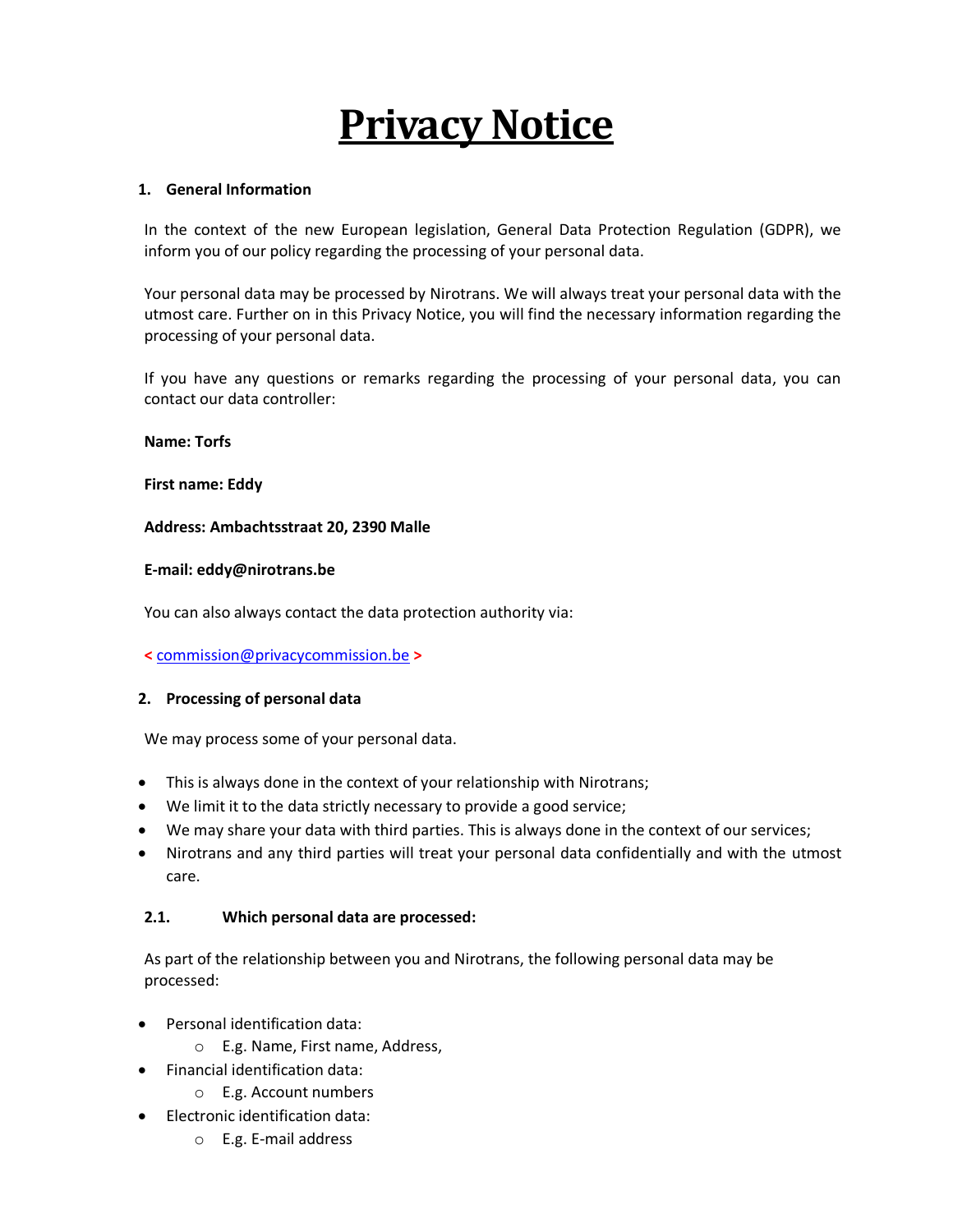- Professional identification data:
	- o E.g. Professional activity, current job, function,

If you are an employee of an organization or company that has a contractual relationship with Nirotrans (e.g. supplier, customer, client, ... ), we will process your business data (e.g. business email address, business phone number, ...) and personal data (e.g. surname, first name, ...) in the context of the execution of this contractual relationship.

# **2.2. Purpose of the processing**

Regarding the relationship between you and Nirotrans, personal data may be processed for the following purposes:

- Customer administration/customer management
- Supplier administration/supplier management
- Accounting operations
- Dispute management
- Execution of agreements

If you are an employee of an organization or company that has a contractual relationship with Nirotrans (e.g. supplier, customer, client, ...), we may use your data in the context of the execution of this contractual relationship.

# **2.3. Duration of processing**

Nirotrans will only retain your data for the period necessary for the purposes of achieving and fulfilling the objectives under 2.2, unless a longer retention period is required or justified by law or another legal obligation.

# **3. Transfer of your data to third parties**

In certain cases, your personal data may be passed on to third parties. More specifically:

- To companies cooperating in the framework of activities linked to the work of Nirotrans (e.g. subcontractors, service providers, etc.);
- To competent authorities within the framework of legal and regulatory obligations.
- **3. Data subject's rights**

Within the framework of the General Data Protection Regulation, you are granted a number of rights with regard to the processing of your personal data. These are:

- Right of access and copy of data
- Right of rectification of such data
- Right to have the data deleted (right to be forgotten)
- Right to limitation of processing
- Right to transferability of data

If you have any questions about or wish to exercise these rights, please contact our data controller (eddy@nirotrans.be) or the Data Protection Authority [\(commission@privacycommission.be\)](mailto:commission@privacycommission.be).